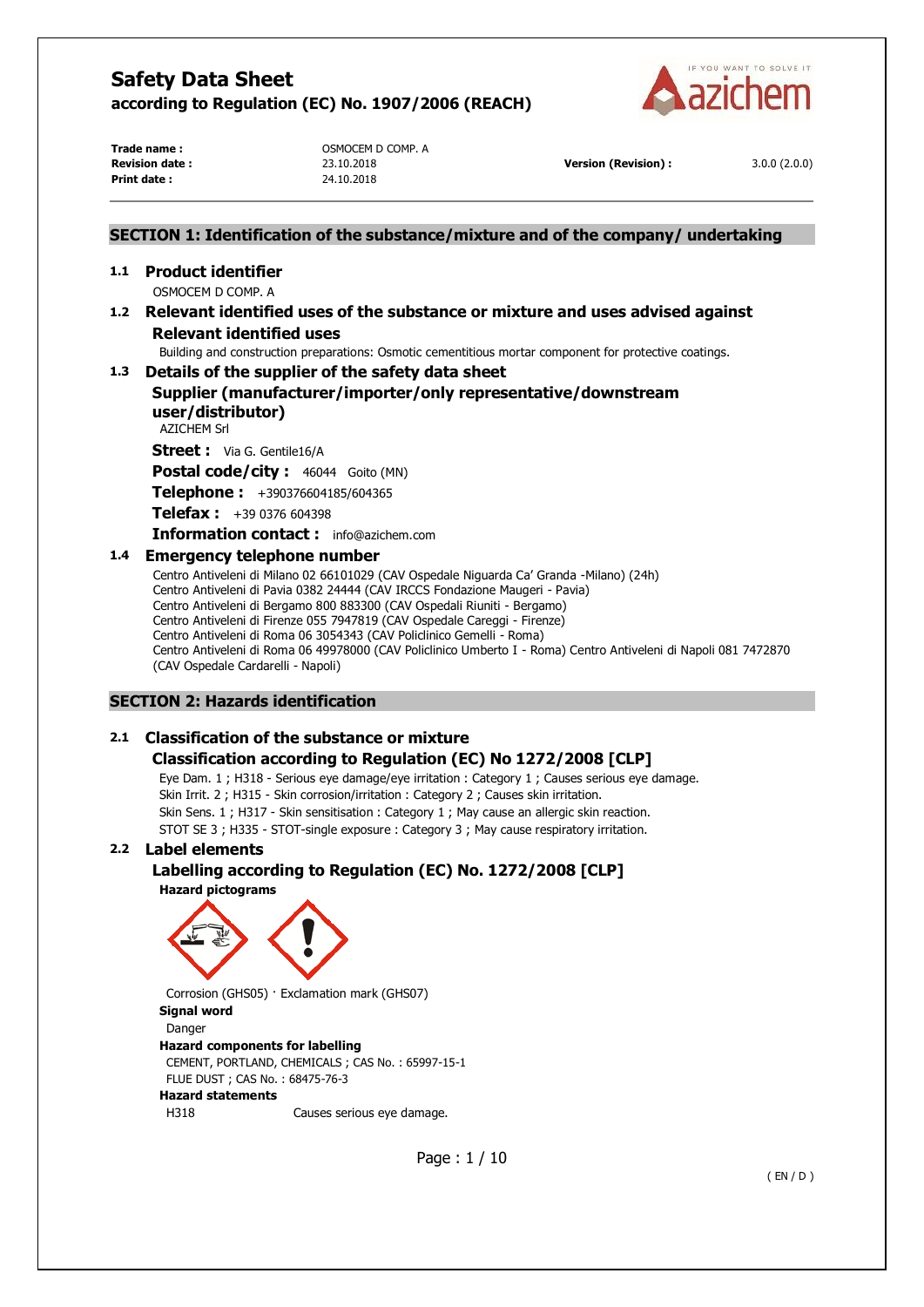

| Trade name:<br><b>Revision date:</b><br><b>Print date:</b> | OSMOCEM D COMP. A<br>23.10.2018<br>24.10.2018                              | <b>Version (Revision):</b> | 3.0.0(2.0.0) |
|------------------------------------------------------------|----------------------------------------------------------------------------|----------------------------|--------------|
| H315                                                       | Causes skin irritation.                                                    |                            |              |
| H317                                                       | May cause an allergic skin reaction.                                       |                            |              |
| H335                                                       | May cause respiratory irritation.                                          |                            |              |
| <b>Precautionary statements</b>                            |                                                                            |                            |              |
| P <sub>261</sub>                                           | Avoid breathing dust/fume/gas/mist/vapours/spray.                          |                            |              |
| P <sub>264</sub>                                           | Wash hands thoroughly after handling.                                      |                            |              |
| P <sub>280</sub>                                           | Wear protective gloves/protective clothing/eye protection/face protection. |                            |              |
| P302+P352                                                  | IF ON SKIN: Wash with plenty of water/                                     |                            |              |

P333+P313 If skin irritation or rash occurs: Get medical advice/attention.

P305+P351+P338 IF IN EYES: Rinse cautiously with water for several minutes. Remove contact lenses, if present and easy to do. Continue rinsing.

P310 Immediately call a POISON CENTER/doctor P304+P340 IF INHALED: Remove person to fresh air and keep comfortable for breathing.

#### **2.3 Other hazards**

None

#### **SECTION 3: Composition/information on ingredients**

#### **3.2 Mixtures**

# **Hazardous ingredients**

CEMENT, PORTLAND, CHEMICALS ; EC No. : 266-043-4; CAS No. : 65997-15-1 Weight fraction :  $\geq 35 - < 45 \%$ Classification 1272/2008 [CLP] : Eye Dam. 1 ; H318 Skin Irrit. 2 ; H315 Skin Sens. 1 ; H317 STOT SE 3 ; H335 FLUE DUST ; REACH registration No. : 01-2119486767-17 ; EC No. : 270-659-9; CAS No. : 68475-76-3 Weight fraction :  $\geq 0.1 - < 0.5$  % Classification 1272/2008 [CLP] : Eye Dam. 1 ; H318 Skin Irrit. 2 ; H315 Skin Sens. 1 ; H317 STOT SE 3 ; H335 **Additional information**

Full text of H- and EUH-statements: see section 16.

## **SECTION 4: First aid measures**

#### **4.1 Description of first aid measures**

When in doubt or if symptoms are observed, get medical advice.

#### **Following inhalation**

Remove victim out of the danger area. Symptoms may develop several hours following exposure; medical observation therefore necessary for at least 48 hours.

#### **In case of skin contact**

Wash immediately with: Water Remove contaminated, saturated clothing immediately. In case of skin irritation, consult a physician. In case of skin reactions, consult a physician.

#### **After eye contact**

After contact with the eyes, rinse with water with the eyelids open for a sufficient length of time, then consult an ophthalmologist immediately.

#### **After ingestion**

Never give anything by mouth to an unconscious person or a person with cramps.

#### **4.2 Most important symptoms and effects, both acute and delayed**

On contact with moist skin may cause thickening, cracking and cracking of the skin. Prolonged contact in combination with existing abrasions can cause burns. Direct contact with the product may cause corneal injury due to mechanical stress, immediate or delayed irritation or inflammation. The direct contact with large quantities of product dry or with projections of wet product can cause effects ranging from irritation ocular moderate (eg. Conjunctivitis or blepharitis) to chemical burns and blindness. Dust may irritate throat and respiratory system. Coughing, sneezing and panting may occur as a result of exposure above the occupational exposure limits. May cause an allergic skin reaction.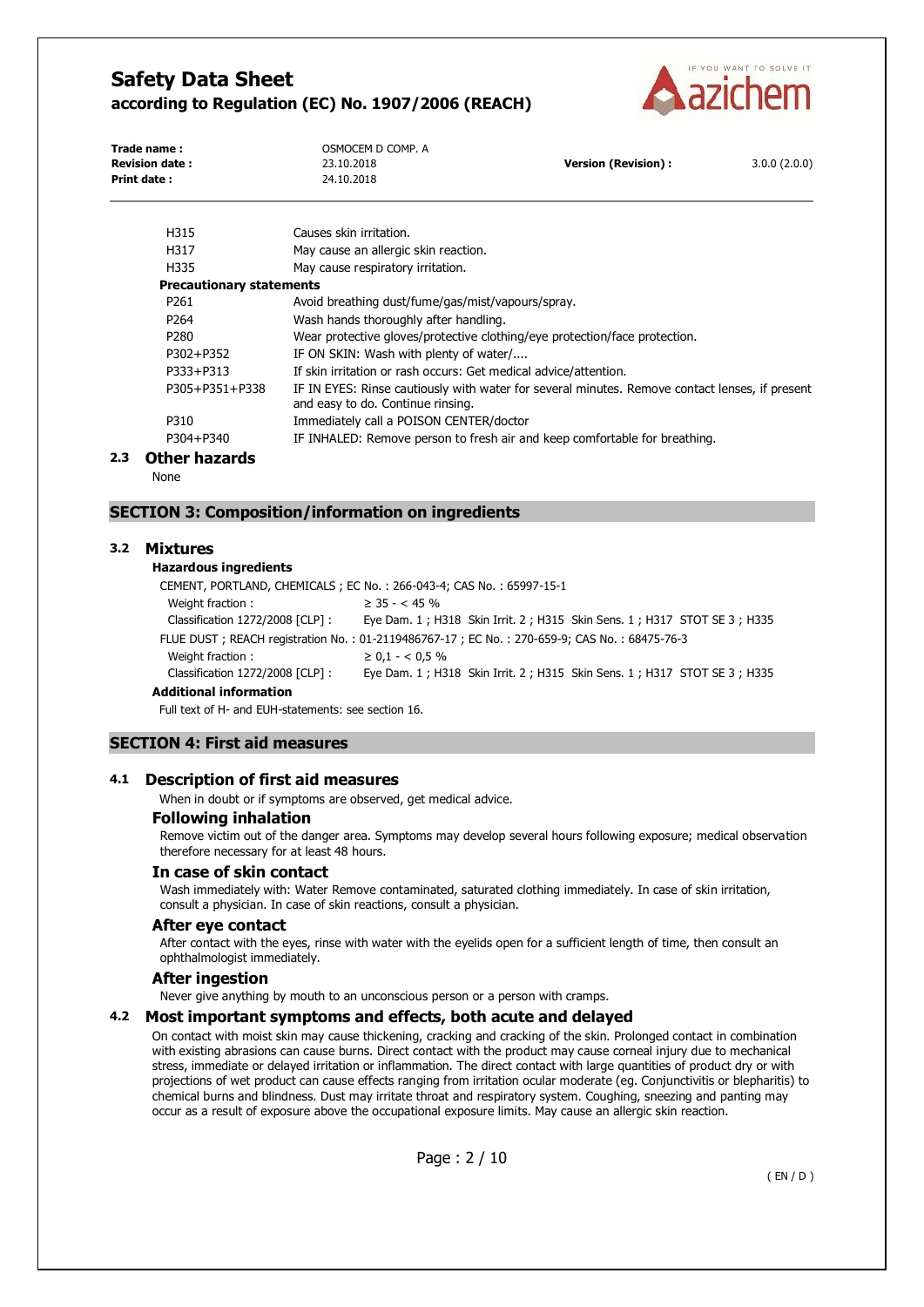

**Print date :** 24.10.2018

**Trade name :**  $OSMOCEM D COMPL A$ 

**Revision date :** 23.10.2018 **Version (Revision) :** 3.0.0 (2.0.0)

# **4.3 Indication of any immediate medical attention and special treatment needed**  None

## **SECTION 5: Firefighting measures**

# **5.1 Extinguishing media**

#### **Suitable extinguishing media**

Extinguishing powder alcohol resistant foam Carbon dioxide (CO2) Water mist

**5.2 Special hazards arising from the substance or mixture**  None

#### **5.3 Advice for firefighters**

Remove persons to safety.

#### **Special protective equipment for firefighters**

Do not inhale explosion and combustion gases. Use appropriate respiratory protection.

#### **SECTION 6: Accidental release measures**

# **6.1 Personal precautions, protective equipment and emergency procedures**

Clear spills immediately. Wear a self-contained breathing apparatus and chemical protective clothing.

## **For non-emergency personnel**

Remove persons to safety.

#### **6.2 Environmental precautions**

Do not allow to enter into surface water or drains. In case of gas escape or of entry into waterways, soil or drains, inform the responsible authorities.

#### **6.3 Methods and material for containment and cleaning up**

#### **For containment**

Absorb with liquid-binding material (e.g. sand, diatomaceous earth, acid- or universal binding agents). Collect in closed and suitable containers for disposal.

#### **For cleaning up**

The contaminated area should be cleaned up immediately with: Water Retain contaminated washing water and dispose it.

# **6.4 Reference to other sections**

Reference to other sections Safe handling: see section 7 Personal protection equipment: see section 8

# **SECTION 7: Handling and storage**



#### **7.1 Precautions for safe handling**

## **Protective measures**

**Specific requirements or handling rules** 

Do not breathe dust. Do not breathe gas/fumes/vapour/spray. See section 8.

## **Advices on general occupational hygiene**

Normal precautions taken when handling chemicals should be observed.

# **7.2 Conditions for safe storage, including any incompatibilities**

Only use containers specifically approved for the substance/product.

Page : 3 / 10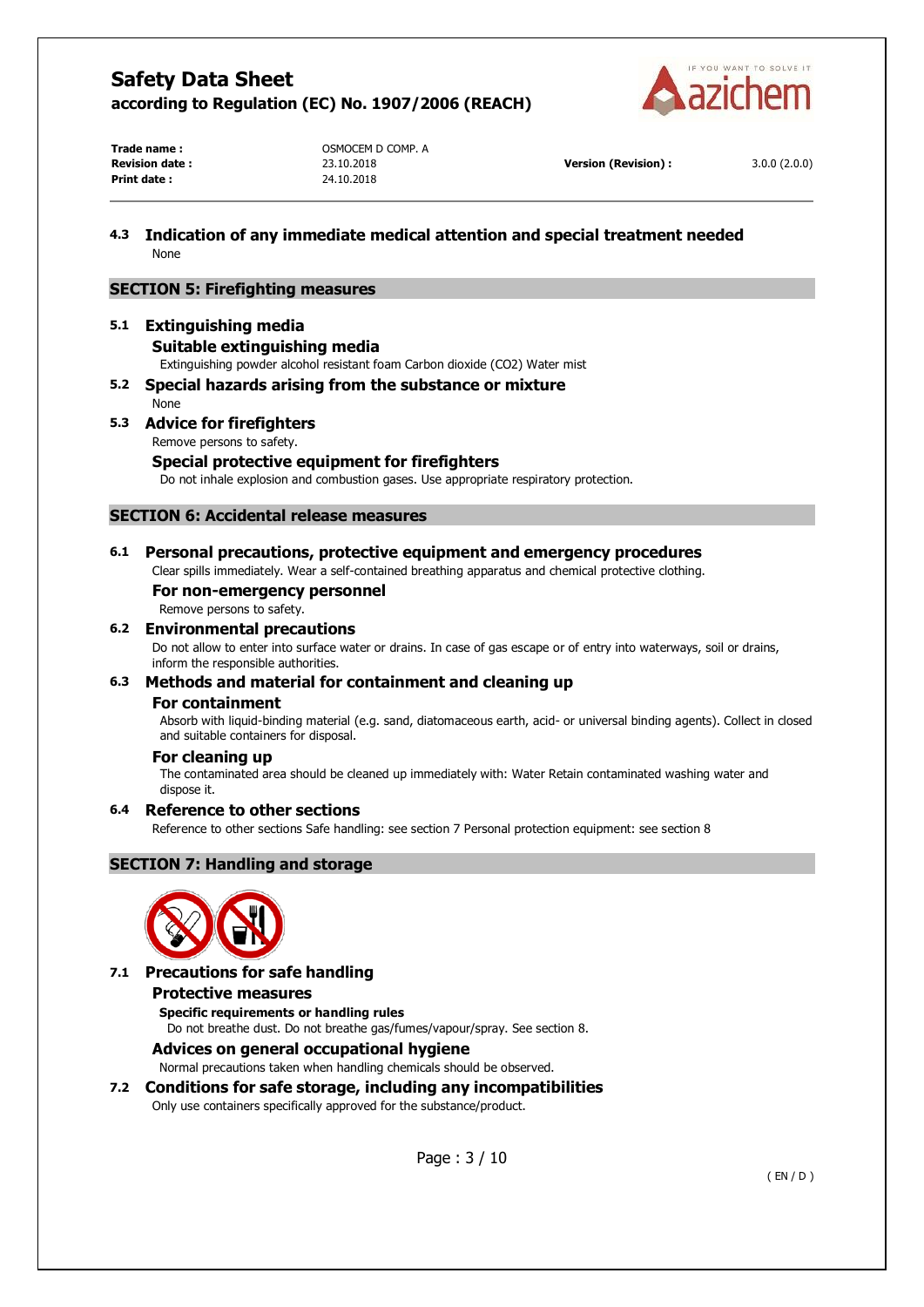

**Print date :** 24.10.2018

**Trade name : COMP. A** OSMOCEM D COMP. A **Revision date :** 23.10.2018 **Version (Revision) :** 3.0.0 (2.0.0)

#### **Requirements for storage rooms and vessels**

Keep in a cool, well-ventilated place. Protect against UV-radiation/sunlight Humidity.

**Hints on joint storage** 

**Storage class :** 13 **Storage class (TRGS 510) :** 13

**Keep away from**  Store at least 3 metres apart from: Chemicals/products that react together readily

#### **Further information on storage conditions**

Keep container tightly closed and in a well-ventilated place.

**7.3 Specific end use(s)** 

None

#### **SECTION 8: Exposure controls/personal protection**

#### **8.1 Control parameters**

# **DNEL/DMEL and PNEC values**

**DNEL/DMEL** 

| Limit value type:   | DNEL worker (local) ( CEMENT, PORTLAND, CHEMICALS ; CAS No.: 65997-15-1) |
|---------------------|--------------------------------------------------------------------------|
| Exposure route:     | Inhalation                                                               |
| Exposure frequency: | Short-term (acute)                                                       |
| Limit value:        | 1 mg/m <sup>3</sup>                                                      |
| <b>PNEC</b>         |                                                                          |
| Limit value type:   | PNEC aquatic, freshwater (FLUE DUST; CAS No.: 68475-76-3)                |
| Limit value:        | 28 mg/m <sup>3</sup>                                                     |
| Limit value type :  | PNEC aquatic, intermittent release (FLUE DUST; CAS No.: 68475-76-3)      |
| Limit value:        | 282 mg/m <sup>3</sup>                                                    |
| Limit value type:   | PNEC aquatic, marine water (FLUE DUST; CAS No.: 68475-76-3)              |
| Limit value:        | 3 mg/m <sup>3</sup>                                                      |
| Limit value type :  | PNEC sediment, freshwater (FLUE DUST; CAS No.: 68475-76-3)               |
| Limit value:        | $0.875$ mg/kg                                                            |
| Limit value type:   | PNEC sediment, marine water (FLUE DUST; CAS No.: 68475-76-3)             |
| Limit value:        | $0.088$ mg/kg                                                            |
| Limit value type:   | PNEC soil, freshwater (FLUE DUST; CAS No.: 68475-76-3)                   |
| Limit value:        | 5 mg/kg                                                                  |
| Limit value type :  | PNEC sewage treatment plant (STP) ( FLUE DUST ; CAS No. : 68475-76-3 )   |
| Limit value:        | $6$ mg/l                                                                 |
|                     |                                                                          |

# **8.2 Exposure controls**

#### **Appropriate engineering controls**

If local exhaust ventilation is not possible or not sufficient, the entire working area must be ventilated by technical means. If technical exhaust or ventilation measures are not possible or insufficient, respiratory protection must be worn.

#### **Personal protection equipment**



When using do not eat, drink, smoke, sniff.

# **Eye/face protection**

**Suitable eye protection**  Eye glasses with side protection DIN EN 166

#### **Skin protection**

Page : 4 / 10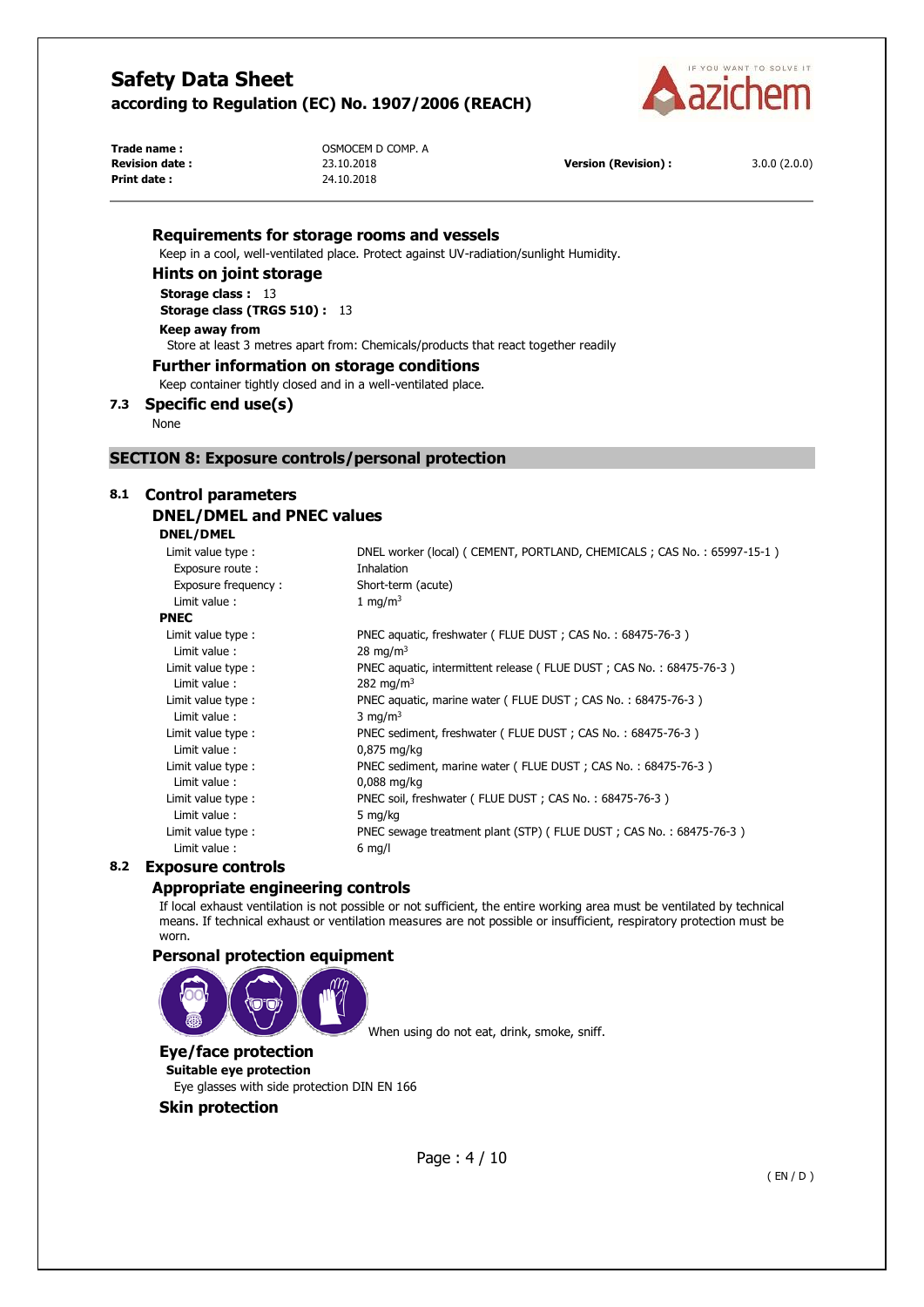

**Trade name : COMP. A** OSMOCEM D COMP. A **Print date :** 24.10.2018

**Revision date :** 23.10.2018 **Version (Revision) :** 3.0.0 (2.0.0)

#### **Hand protection**

Tested protective gloves must be worn DIN EN 374

#### **Respiratory protection**

Quarter-face mask (DIN EN 140) Half-face mask (DIN EN 140) Filtering Half-face mask (DIN EN 149)

**SECTION 9: Physical and chemical properties** 

# **9.1 Information on basic physical and chemical properties**

# **Safety relevant basis data**

| <b>Aspect</b>                               |                 | powder             |        |
|---------------------------------------------|-----------------|--------------------|--------|
| Colour                                      |                 | greyish            |        |
| <b>Odour</b>                                |                 | none               |        |
| Melting point/melting range:                | (1013 hPa)      | No data available  |        |
| <b>Vapour density</b>                       | $($ (air = 1) ) | Data not available |        |
| Initial boiling point and boiling<br>range: | (1013 hPa)      | No data available  |        |
| Decomposition temperature:                  |                 | No data available  |        |
| <b>Self flammability</b>                    |                 | not applicable     |        |
| Flash point:                                |                 | Not flammable      |        |
| Flammability (solid, gas)                   |                 | Data not available |        |
| Lower explosion limit :                     |                 | No data available  |        |
| <b>Upper explosion limit:</b>               |                 | No data available  |        |
| <b>Explosive properties</b>                 |                 | Not applicable     |        |
| Vapour pressure                             | (20 °C)         | negligible         |        |
| <b>Density:</b>                             | (20 °C)         | No data available  |        |
| Density:                                    | (23 °C)         | No data available  |        |
| <b>Water solubility:</b>                    | (20 °C)         | almost insoluble   |        |
| pH:                                         |                 | 11<br>$\, > \,$    |        |
| <b>Log Pow</b>                              | (20 °C)         | not applicable     |        |
| <b>Viscosity:</b>                           | (20 °C)         | No data available  |        |
| <b>Viscosity:</b>                           | (23 °C)         | No data available  |        |
| <b>Odour threshold</b>                      |                 | Data not available |        |
| <b>Evaporation rate</b>                     |                 | Data not available |        |
| <b>Maximum VOC content (EC):</b>            |                 | $\Omega$           | Wt $%$ |
| <b>Oxidizing properties</b>                 |                 | Not oxidising      |        |
|                                             |                 |                    |        |

#### **9.2 Other information**

None

## **SECTION 10: Stability and reactivity**

#### **10.1 Reactivity**

Basic reaction when in mixed with water before to became a solid inert compound.

#### **10.2 Chemical stability**

Stable under recommended storage and handling conditions. See section 7. No additional measures necessary.

#### **10.3 Possibility of hazardous reactions**

No hazardous reactions when stored and handled properly.

## **10.4 Conditions to avoid**

Protect from contact with water to avoid solidification of the product.

## **10.5 Incompatible materials**

Acid

#### **10.6 Hazardous decomposition products**

None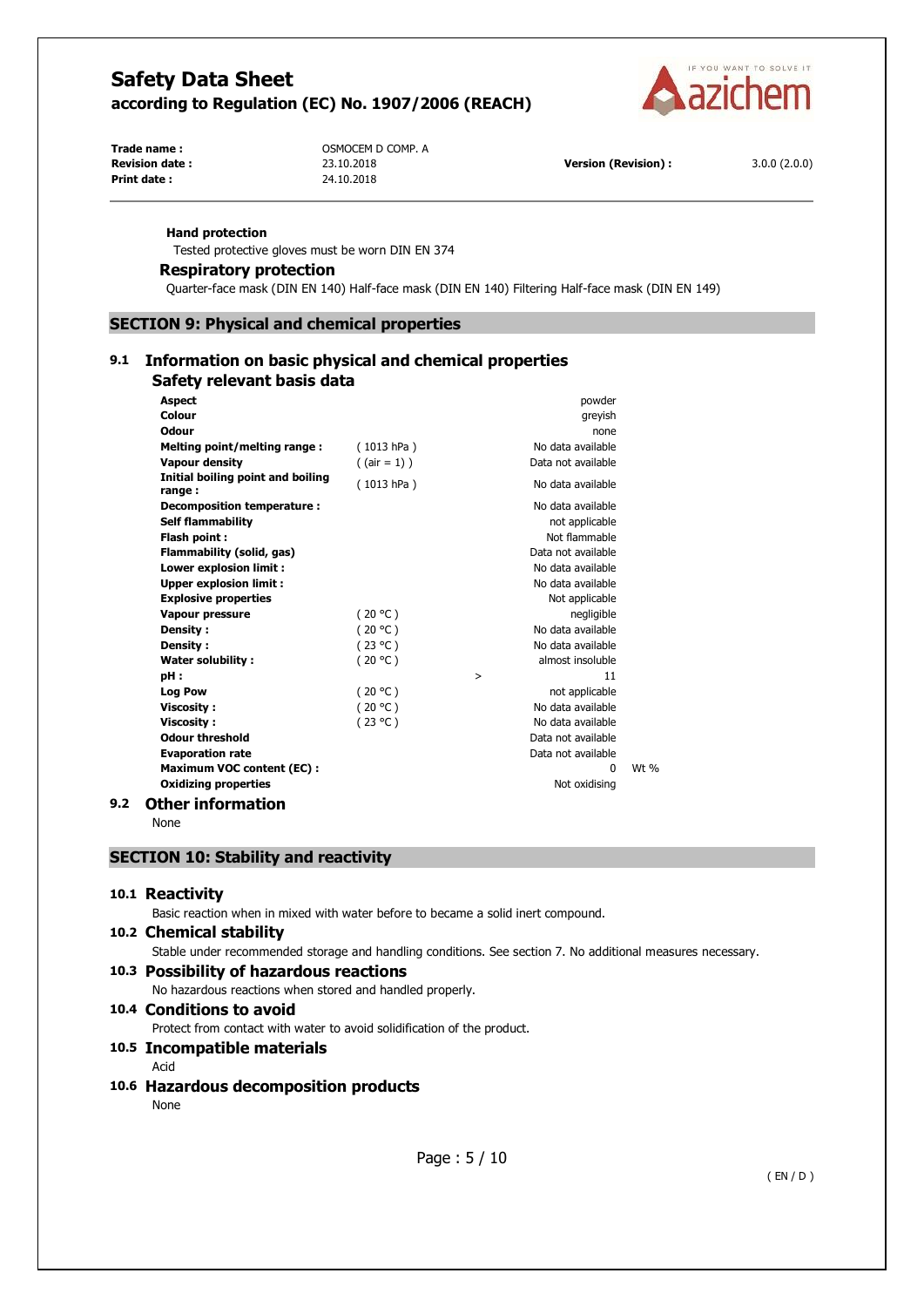

**Print date :** 24.10.2018

**Trade name : COMP. A** OSMOCEM D COMP. A

**Revision date :** 23.10.2018 **Version (Revision) :** 3.0.0 (2.0.0)

# **SECTION 11: Toxicological information**

## **11.1 Information on toxicological effects**

# **Acute effects**

| Acute oral toxicity                        |                                                         |
|--------------------------------------------|---------------------------------------------------------|
| Parameter:                                 | LD50 (LIME (CHEMICAL), HYDRAULIC; CAS No.: 85117-09-5)  |
| Exposure route:                            | Oral                                                    |
| Species :                                  | Rat                                                     |
| Effective dose:                            | $>$ 2000 mg/kg bw/day                                   |
| Method:                                    | <b>OECD 425</b>                                         |
| It has no significant toxicity properties. |                                                         |
| Acute dermal toxicity                      |                                                         |
| Parameter:                                 | LD50 (CEMENT, PORTLAND, CHEMICALS; CAS No.: 65997-15-1) |
| Exposure route:                            | Dermal                                                  |
| Species :                                  | Rabbit                                                  |
| Effective dose:                            | $>$ 2000 mg/kg bw/day                                   |
| Exposure time:                             | 24 days                                                 |
| It has no significant toxicity properties. |                                                         |
| Acute inhalation toxicity                  |                                                         |
| Parameter:                                 | LD50 (FLUE DUST; CAS No.: 68475-76-3)                   |
| Exposure route:                            | Inhalation                                              |
| Species :                                  | Rat                                                     |
| Effective dose:                            | $> 6,04$ mg/l                                           |

#### Exposure time : 4 h **Irritant and corrosive effects**

#### **Primary irritation to the skin**

On contact with moist skin may cause thickening, cracking and cracking of the skin. Prolonged contact in combination with existing abrasions can cause burns.

#### **Irritation to eyes**

Direct contact with the product may cause corneal injury due to mechanical stress, immediate or delayed irritation or inflammation. The direct contact with large quantities of product dry or with projections of wet product can cause effects ranging from irritation ocular moderate (eg. Conjunctivitis or blepharitis) to chemical burns and blindness.

#### **Irritation to respiratory tract**

Dust may irritate throat and respiratory system. Coughing, sneezing and panting may occur as a result of exposure above the occupational exposure limits.

#### **Sensitisation**

Eczema can be developed as a result of exposure to dust damp, caused both by the high pH which induces irritant contact dermatitis after prolonged contact, either by an immunological reaction to Cr (VI) soluble which causes allergic contact dermatitis.

#### **In case of inhalation**

not sensitising.

#### **Repeated dose toxicity (subacute, subchronic, chronic)**

#### **Subacute inhalation toxicity**

The available evidence indicates clearly that occupational exposure to cement dust content in the product causes deficits in lung function. However, the evidence available at present are insufficient to establish with certainty the dose-response relationship for these effects.

#### **Chronic inhalation toxicity**

There were no chronic effects or effects at low concentrations.

#### **CMR effects (carcinogenicity, mutagenicity and toxicity for reproduction)**

The ingredients in this mixture do not meet the criteria for classification as CMR according to CLP.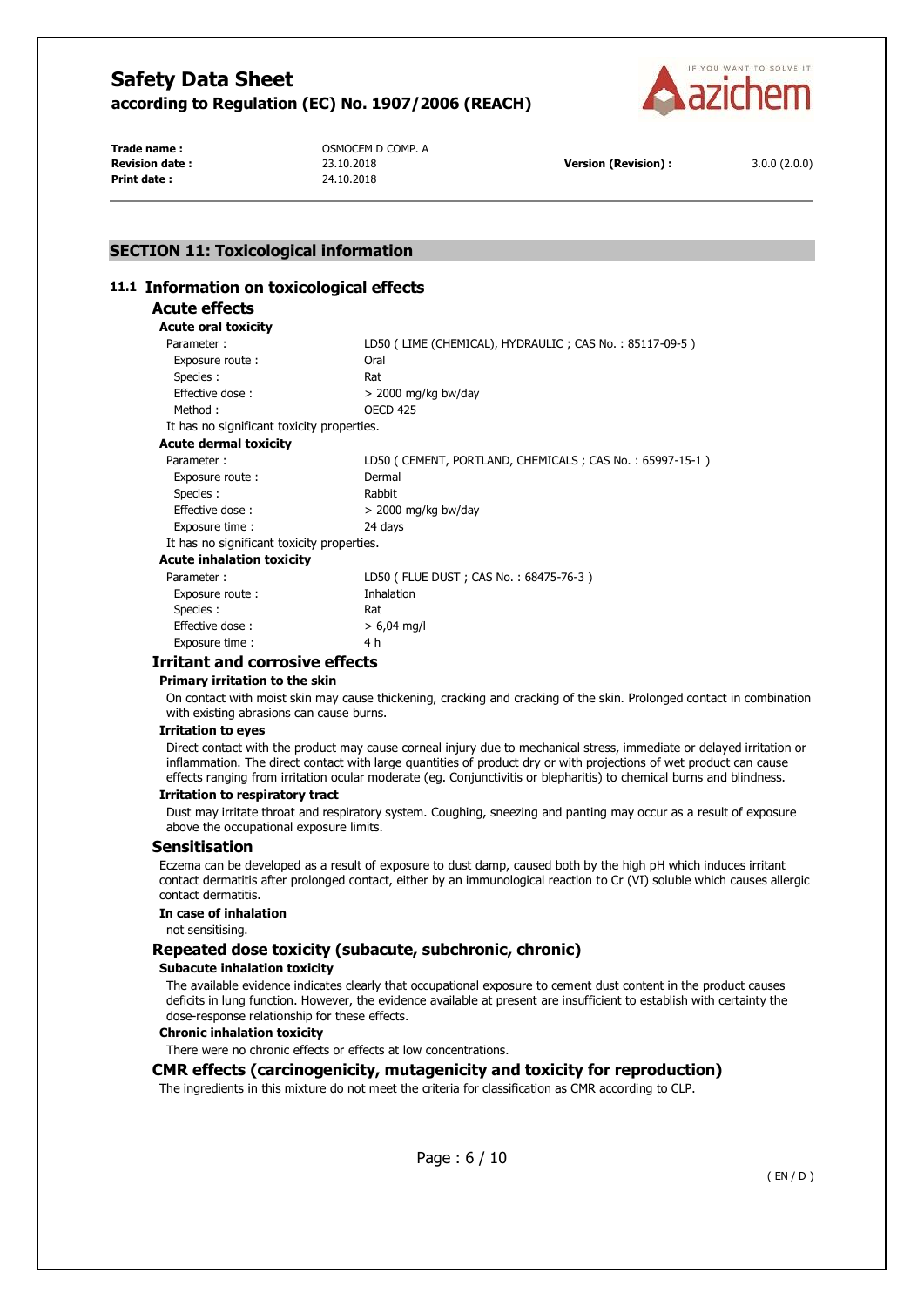

**Print date :** 24.10.2018

**Trade name : COMP. A** OSMOCEM D COMP. A

**Revision date :** 23.10.2018 **Version (Revision) :** 3.0.0 (2.0.0)

## **SECTION 12: Ecological information**  Do not allow uncontrolled discharge of product into the environment. **12.1 Toxicity Aquatic toxicity Acute (short-term) fish toxicity**  Parameter : LC50 (LIME (CHEMICAL), HYDRAULIC ; CAS No. : 85117-09-5) Species : Fresh Water fish Effective dose : 50,6 mg/l Exposure time : 96 h Parameter : LC50 ( LIME (CHEMICAL), HYDRAULIC ; CAS No. : 85117-09-5 ) Species : Saltwater Fish Effective dose : 457 mg/l Exposure time : 96 h **Acute (short-term) daphnia toxicity**  Parameter : EC50 ( LIME (CHEMICAL), HYDRAULIC ; CAS No. : 85117-09-5 ) Species : Freshwater invertebrates. Effective dose : 49,1 mg/l Exposure time : 48 h Parameter : EC50 ( LIME (CHEMICAL), HYDRAULIC ; CAS No. : 85117-09-5 ) Species : Species : Saltwater invertebrates Effective dose : 158 mg/l Exposure time : 96 h **Chronic (long-term) daphnia toxicity**  Parameter : NOEC (LIME (CHEMICAL), HYDRAULIC ; CAS No. : 85117-09-5 ) Species : Saltwater invertebrates Effective dose : 32 mg/l Exposure time : 96 h **Acute (short-term) algae toxicity**  Parameter : EC50 ( LIME (CHEMICAL), HYDRAULIC ; CAS No. : 85117-09-5 ) Species : Freshwater algae Effective dose : 184,57 mg/l Exposure time : 72 h Parameter : ECO (LIME (CHEMICAL), HYDRAULIC ; CAS No. : 85117-09-5 ) Species : Freshwater algae Effective dose : 48 mg/l Exposure time : 72 h **12.2 Persistence and degradability**  Poorly watersoluble, inorganic product. Can be mechanically precipitated to a large extent in biological sewage plants. **12.3 Bioaccumulative potential**  not applicable **12.4 Mobility in soil**  Low solubility in soil. **12.5 Results of PBT and vPvB assessment**  This product is none, or does not contain a substance called a PBT or vPvB **12.6 Other adverse effects**  No information available. **12.7 Additional ecotoxicological information None SECTION 13: Disposal considerations**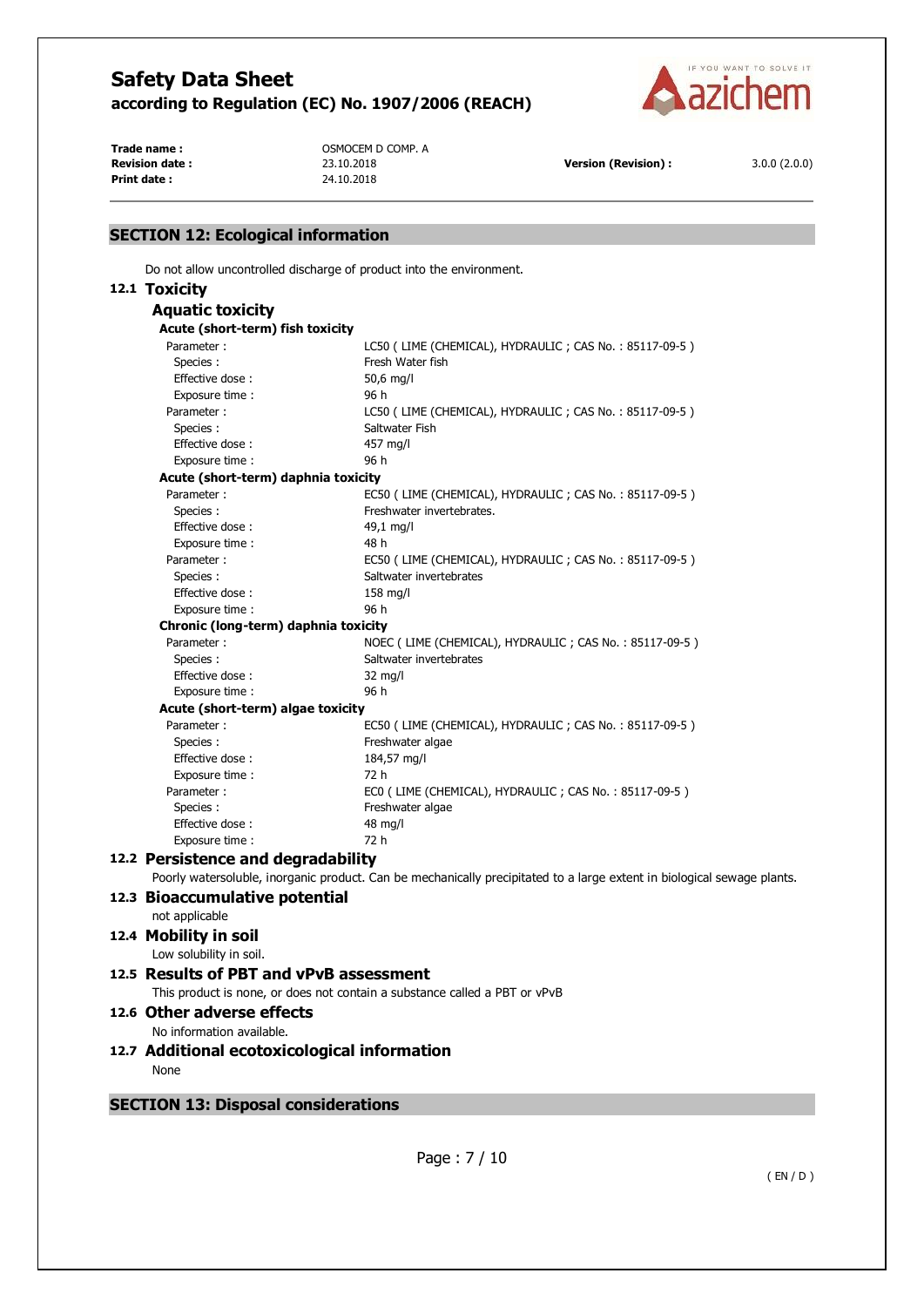

**Print date :** 24.10.2018

**Trade name : COMP. A** OSMOCEM D COMP. A

# **13.1 Waste treatment methods**

**Product/Packaging disposal** 

Dispose according to legislation.

## **SECTION 14: Transport information**

#### **14.1 UN number**

No dangerous good in sense of these transport regulations.

#### **14.2 UN proper shipping name**

No dangerous good in sense of these transport regulations.

#### **14.3 Transport hazard class(es)**  No dangerous good in sense of these transport regulations.

# **14.4 Packing group**  No dangerous good in sense of these transport regulations.

# **14.5 Environmental hazards**

No dangerous good in sense of these transport regulations.

## **14.6 Special precautions for user**

None

#### **14.7 Transport in bulk according to Annex II of Marpol and the IBC Code**  not applicable

## **SECTION 15: Regulatory information**

# **15.1 Safety, health and environmental regulations/legislation specific for the substance or mixture**

#### **EU legislation**

Regulation (EC) 1907/2006 (REACh).

Regulation (EC) No 1272/2008 (CLP).

Regulation (EU) 2015/830 requirements for the compilation of safety data sheets.

Amendings, for the purposes of its adaptation to technical and scientific progress, Regulation (EC) No 1272/2008: Commission Regulation (EC) No 790/2009 (I ATP). Commission Regulation (EU) No 286/2011(II ATP). Commission Regulation (EU) No 618/2012 (III ATP). Commission Regulation (EU) No 487/2013 (IV ATP). Commission Regulation (EU) No 944/2013 (V ATP). Commission Regulation (EU) No 605/2014 (VI ATP). Commission Regulation (EU) No 1297/2014 (VII ATP). Commission Regulation (EU) No 2015/1221 (VIII ATP).

#### **Other regulations (EU)**

#### **Regulation (CE) 1907/2006: Substance of very high concern included in the SVHC Candidate List**  None

#### **National regulations**

Italy: Legislative Decree 81/2008 (Consolidated Law on protection of health and safety at work), as amended and Directive 2009/161/UE - chemical risk assessment in accordance with Title IX

#### **Water hazard class (WGK)**

Class : nwg (Non-hazardous to water) Classification according to VwVwS

# **15.2 Chemical safety assessment**

not applicable

# **SECTION 16: Other information**

#### **16.1 Indication of changes**

02. Labelling according to Regulation (EC) No. 1272/2008 [CLP] · 02. Labelling according to Regulation (EC) No.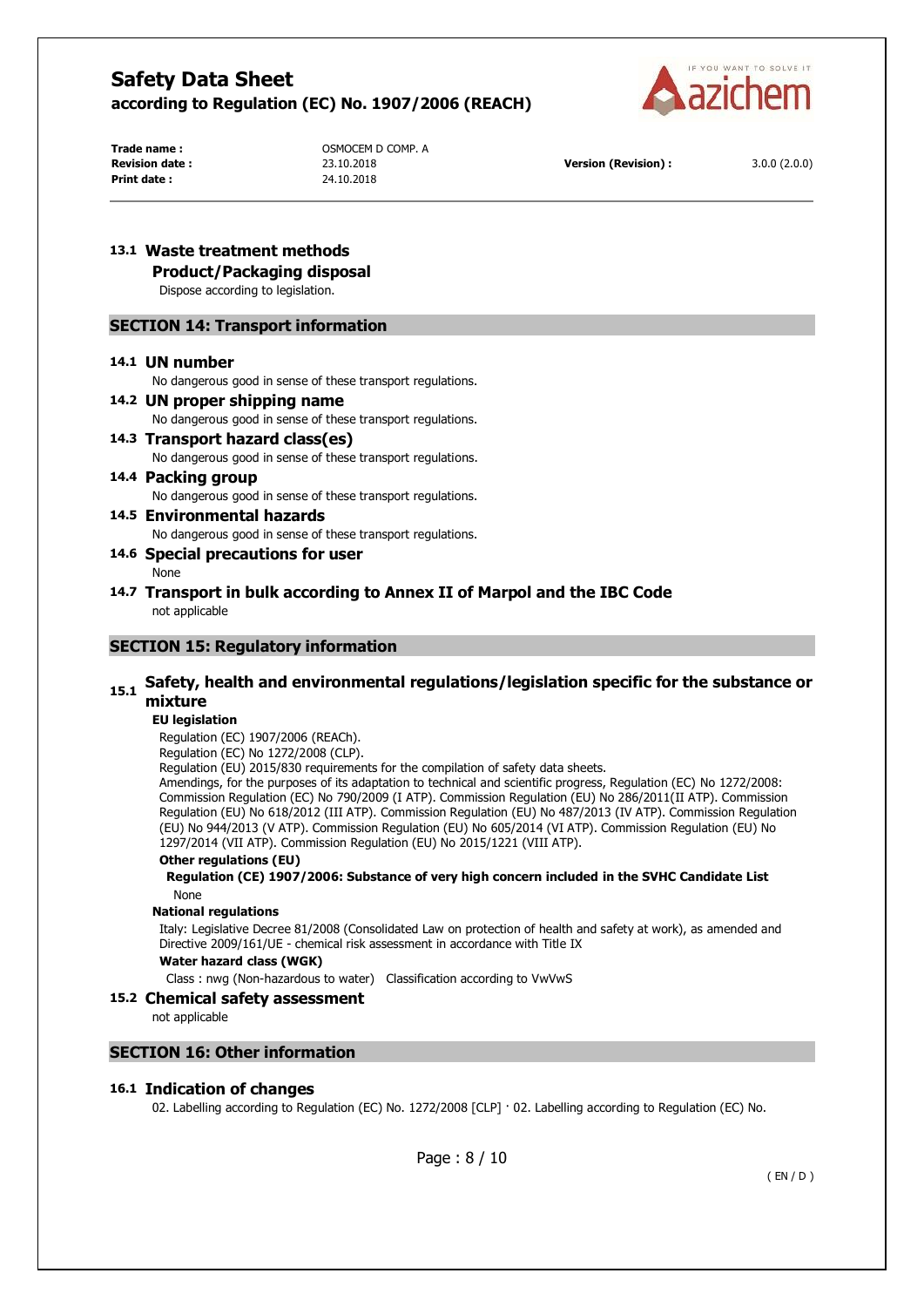

| Trade name:           | OSMOCEM D COMP. A |                            |              |
|-----------------------|-------------------|----------------------------|--------------|
| <b>Revision date:</b> | 23.10.2018        | <b>Version (Revision):</b> | 3.0.0(2.0.0) |
| Print date:           | 24.10.2018        |                            |              |

1272/2008 [CLP] - Hazard components for labelling · 03. Hazardous ingredients · 15. EU legislation

|                  | Accord européen relative au transport international des marchandises dangereuses par route (accordo                                                                                  |
|------------------|--------------------------------------------------------------------------------------------------------------------------------------------------------------------------------------|
|                  | europeo relativo al trasporto internazionale delle merci pericolose su strada)                                                                                                       |
| ASTM:            | ASTM International, originariamente nota come American Society for Testing and Materials (ASTM)                                                                                      |
| EINECS:          | European Inventory of Existing Commercial Chemical Substances (Registro Europeo delle Sostanze<br>chimiche in Commercio)                                                             |
| $EC(0/50/100)$ : | Effective Concentration 0/50/100 (Concentrazione Effettiva Massima per 0/50100% degli Individui)                                                                                     |
| LC(0/50/100):    | Lethal Concentration 0/50/100 (Concentrazione Letale per 0/50100% degli Individui)                                                                                                   |
| IC50:            | Inhibitor Concentration 50 (Concentrazione Inibente per il 50% degli Individui)                                                                                                      |
| NOEL:            | No Observed Effect Level (Dose massima senza effetti)                                                                                                                                |
| NOEC:            | No Observed Effect Concentration (Concentrazione massima senza effetti)                                                                                                              |
| LOEC:            | Lowest Observed Effect Concentration (Concentrazione massima alla quale è possibile evidenziare un<br>effetto)                                                                       |
| DNEL:            | Derived No Effect Level (Dose derivata di non effetto)                                                                                                                               |
| DMEL:            | Derived Minimum Effect Level (Dose derivata di minimo effetto)                                                                                                                       |
| CLP:             | Classification, Labelling and Packaging (Classificazione, Etichettatura e Imballaggio)                                                                                               |
| CSR:             | Rapporto sulla Sicurezza Chimica (Chemical Safety Report)                                                                                                                            |
| $LD(0/50/100)$ : | Lethal Dose 0/50/100 (Dose Letale per 0/50/100% degli Individui)                                                                                                                     |
| IATA:            | International Air Transport Association (Associazione Internazionale del Trasporto Aereo)                                                                                            |
| ICAO:            | International Civil Aviation Organization (Organizzazione Internazionale dell'Aviazione Civile)                                                                                      |
| Codice IMDG:     | International Maritime Dangerous Goods code (Codice sul Regolamento del Trasporto Marittimo)                                                                                         |
| PBT:             | Persistent, bioaccumulative and toxic (sostanze persistenti bioaccumulabili e tossiche)                                                                                              |
| RID:             | Règlement concernent le transport International ferroviaire des marchandises Dangereuses<br>(Regolamento concernente il trasporto Internazionale ferroviario delle merci Pericolose) |
| STEL:            | Short term exposure limit (limite di esposizione a breve termine)                                                                                                                    |
| TLV:             | Threshold limit value (soglia di valore limite)                                                                                                                                      |
| TWA:             | Time Weighted Average (media ponderata nel tempo)                                                                                                                                    |
| UE:              | Unione Europea                                                                                                                                                                       |
| vPvB:            | Very persistent very bioaccumulative (sostanze molto persistenti e molto bioaccumulabili)                                                                                            |
| N.D.:            | Non disponibile.                                                                                                                                                                     |
| N.A.:            | Non applicabile                                                                                                                                                                      |
| AwSV.:           | Ordinance on facilities for handling substances that are hazardous to water (Verordnung über Anlagen<br>zum Umgang mit wassergefährdenden Stoffen (AwSV))                            |
| PNEC:            | Predicted No Effect Concentration                                                                                                                                                    |
| PNOS:            | Particulates not Otherwise Specified                                                                                                                                                 |
| BOD:             | Biochemical Oxygen Demand                                                                                                                                                            |
| COD:             | Chemical Oxygen Demand                                                                                                                                                               |
| BCF:             | <b>BioConcentration Factor</b>                                                                                                                                                       |
| TRGS:            | Technische Regeln für Gefahrstoffe -Technical Rules for Hazardous Substances, defined by The<br>Federal Institute for Occupational Safety and Health, Germany                        |
| LCLo:            | Lethal Concentration Low (La minima concentrazione letale)                                                                                                                           |
| ThOD:            | Theoretical Oxygen Demand                                                                                                                                                            |
|                  | 16.3 Key literature references and sources for data                                                                                                                                  |